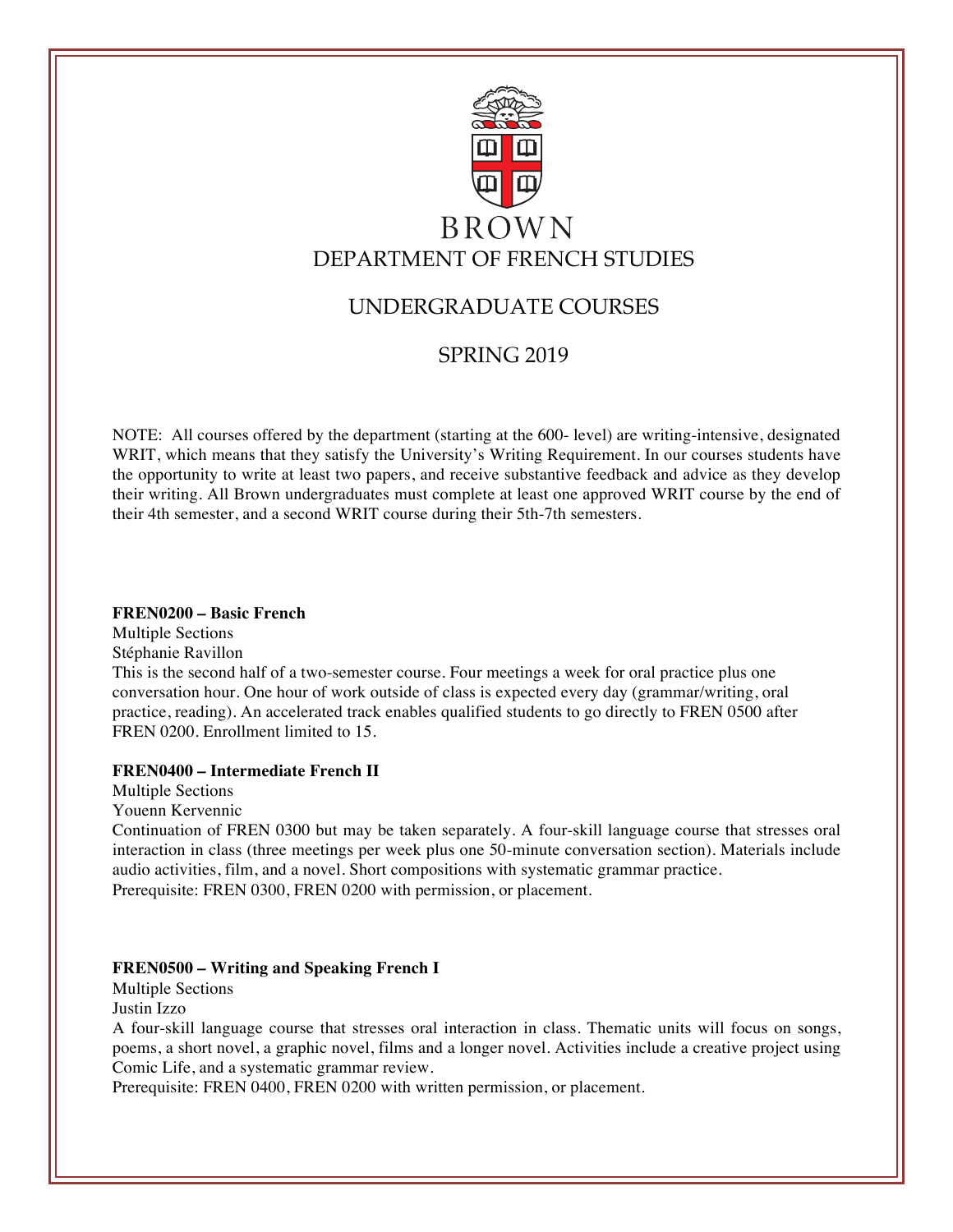#### **FREN0600 – Writing and Speaking French II**

Multiple Sections Youenn Kervennic

Prerequisite for study in French-speaking countries. Class time is devoted mainly to conversation and discussion practice. Writing instruction and assignments focus on essays, commentaries, and to a lesser degree, on story writing. Apart from reading assignments for discussion (press articles and literary excerpts), students select two novels to read. WRIT

Prerequisite: FREN 0500 or placement.

#### **FREN0820A – Identité et différence dans le monde francophone**

M, 3pm – 5 :30pm

#### Justin Izzo

How have racial and cultural minorities in France and the French-speaking world thought about identity and difference since decolonization began after World War Two? And how have minorities in metropolitan France begun to use racial categories to challenge universalist narratives of social inclusion? This sophomore seminar will study these and related questions as we explore race as a political and cultural category in the Francophone world. We will consider a variety of contexts, including Caribbean politics, postcolonial Africa, and urban violence in contemporary France. In French. Prerequisites: 5 on Adv Placement Test, 700+ on SAT II or Instructor's Permission

#### **FREN1040B – Pouvoirs de la scène : le théâtre du XVIIe siècle**

M,W,F 11am – 11 :50am

#### Lewis Seifert

This course examines how 17th-century theater both reinforces and undermines the ideologies of absolutism, national identity, the nuclear family, and emerging bourgeois consciousness, among others. Special consideration will be given to the theory and performance of theater in the 17th century and the present. Readings will be supplemented with screenings of videos for the plays studied (as available). In addition to papers and oral presentations, students will stage selections from some of the plays studied. Plays by Rotrou, Corneille, Molière, Racine, and an opera by Quinault/Lully. Taught in French. Prerequisite: a course at the 0600 or 0700 level or equivalent proficiency. Contact the instructor to verify your proficiency if you have not taken French at Brown.

#### **FREN1310O – Clichés : L'écriture à l'épreuve de la photographie**

T, 4:00pm-6:30pm

#### Laura Odello

With the invention of photography, the relation of writing to the world—to history, to memory, or to the gaze—undergoes a radical change. In this course, we will try to understand how snapshots, these lasting images of things, have been inscribed into literature and thought.

We will read a number of major texts where the photographic image is staged (Villiers de l'Isle-Adam, Balzac, Breton...) or questioned (Baudelaire, Valéry, Barthes, Derrida, Bailly...). We will also explore the complex ties between photography and the medium of film that stems from it. WRIT Prerequisite: a course at the 0600- or 0700-level or equivalent proficiency.

#### **FREN1330E – Transatlantic Surrealisms**

Th,  $4pm - 6:30pm$ David Wills

"Surreal" refers to what is incongruous, uncanny, or downright bizarre. Those terms describe many poetic and artistic productions belonging to Surrealism, without for all that explaining the literary and theoretical underpinnings of the movement at its origins in the 1920s, or accounting for the international flowering of its ideas and its continued influence. The class will attempt to trace the complexities of Surrealism from